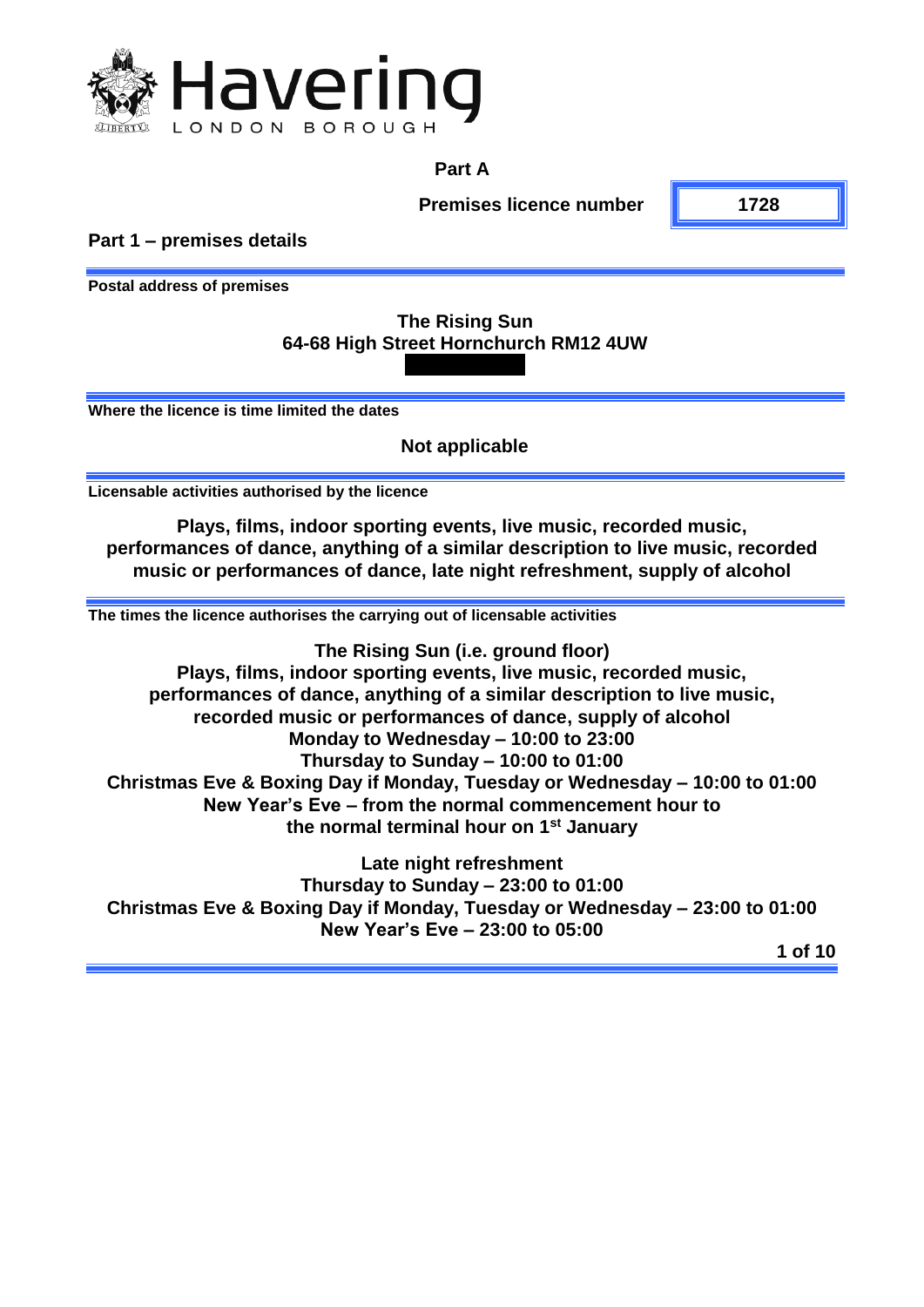**The times the licence authorises the carrying out of licensable activities – contd.**

**Luna (i.e. first floor) Plays, films, indoor sporting events, live music, recorded music, performances of dance, anything of a similar description to live music, recorded music or performances of dance, late night refreshment, supply of alcohol Monday to Wednesday – 10:00 to 23:00 Thursday – 10:00 to 01:00 (01:30 Late night refreshment) Friday & Saturday – 10:00 to 03:00 (Including Late night refreshment) Sunday – 12:00 to 01:00 (01:30 Late night refreshment) Christmas Eve, Boxing Day and bank holiday Sundays – 10:00 to 03:00**

> **All Licensable activity permitted until 04:00 on the night when the clocks go forward from GMT to BST New Year's Eve – from the normal opening hour to the normal closing hour on 1st January**

**The opening hours of the premises**

**The Rising Sun (i.e. ground floor) Monday to Wednesday – 10:00 to 23:30 Thursday to Sunday – 10:00 to 01:30 Christmas Eve & Boxing Day if Monday, Tuesday or Wednesday – 10:00 to 01:30 New Year's Eve – from the normal opening hour to the normal closing hour on 1st January**

**Luna (i.e. first floor) Monday to Wednesday – 10:00 to 23:30 Thursday & Sunday – 10:00 to 02:00 Friday & Saturday – 10:00 to 03:30 Christmas Eve, Boxing Day and bank holiday Sundays – 10:00 to 03:30 04:30 finish on the night when the clocks go forward from GMT to BST New Year's Eve – from the normal opening hour to the normal closing hour on 1st January**

**Where the licence authorises supplies of alcohol whether these are on and/ or off supplies**

**On and off supplies**

#### **Part 2**

**Name, (registered) address, telephone number and email (where relevant) of holder of premises licence**

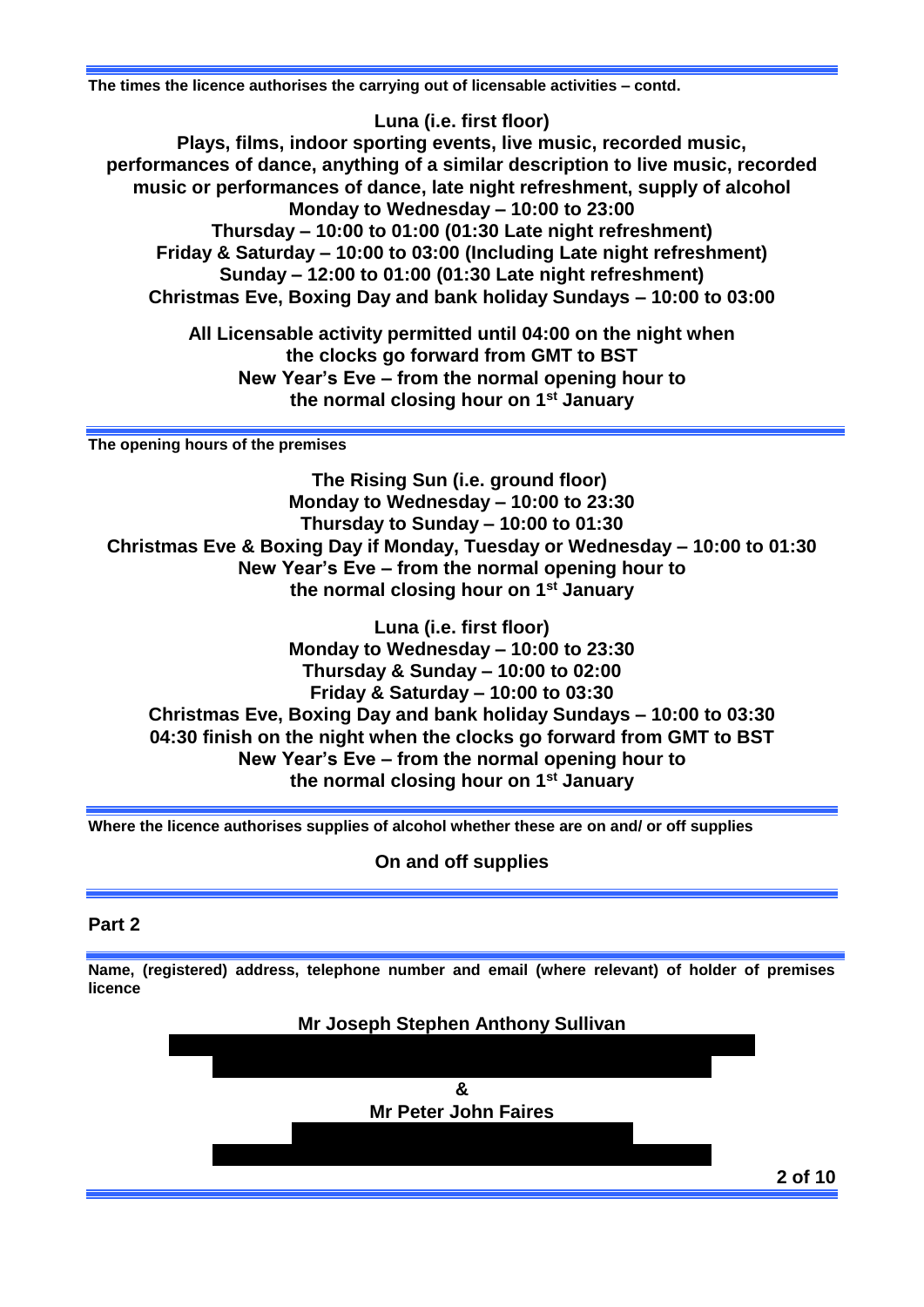#### **Registered number of holder**

#### **Not applicable**

**Name, address and telephone number of designated premises supervisor where the premises licence authorises for the supply of alcohol**



**20942 – London Borough of Havering**



- **1. No supply of alcohol may be made under the premises licence:** 
	- **(a) at a time when there is no designated premises supervisor in respect of the premises licence, or**
	- **(b) at a time when the designated premises supervisor does not hold a personal licence or his personal licence is suspended.**
- **2. Every supply of alcohol under the premises licence must be made or authorised by a person who holds a personal licence.**
- **3. (1) The responsible person must ensure that staff on relevant premises do not carry out, arrange or participate in any irresponsible promotions in relation to the premises.**

**(2) In this paragraph, an irresponsible promotion means any one or more of the following activities, or substantially similar activities, carried on for the purpose of encouraging the sale or supply of alcohol for consumption on the premises—**

- **(a) games or other activities which require or encourage, or are designed to require or encourage, individuals to—**
	- **(i) drink a quantity of alcohol within a time limit (other than to drink alcohol sold or supplied on the premises before the cessation of the period in which the responsible person is authorised to sell or supply alcohol), or**
	- **(ii) drink as much alcohol as possible (whether within a time limit or otherwise);**
- **(b) provision of unlimited or unspecified quantities of alcohol free or for a fixed or discounted fee to the public or to a group defined by a particular characteristic in a manner which carries a significant risk of undermining a licensing objective;**
- **(c) provision of free or discounted alcohol or any other thing as a prize to encourage or reward the purchase and consumption of alcohol over a period of 24 hours or less in a manner which carries a significant risk of undermining a licensing objective;**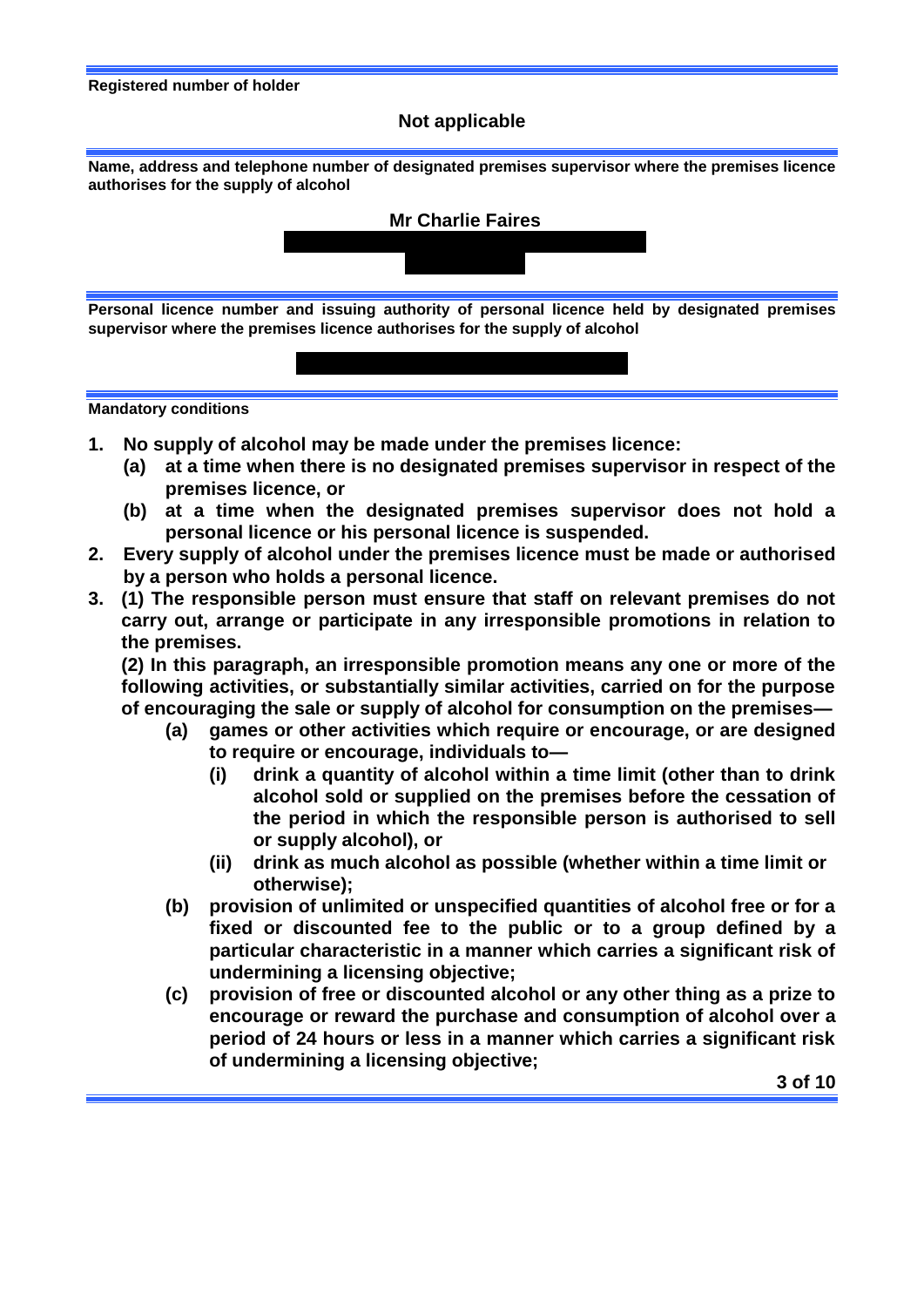- **(d) selling or supplying alcohol in association with promotional posters or flyers on, or in the vicinity of, the premises which can reasonably be considered to condone, encourage or glamorise anti-social behaviour or to refer to the effects of drunkenness in any favourable manner;**
- **(e) dispensing alcohol directly by one person into the mouth of another (other than where that other person is unable to drink without assistance by reason of disability).**
- **4. The responsible person must ensure that free potable water is provided on request to customers where it is reasonably available.**
- **5. (1) The premises licence holder or club premises certificate holder must ensure that an age verification policy is adopted in respect of the premises in relation to the sale or supply of alcohol.**

**(2) The designated premises supervisor in relation to the premises licence must ensure that the supply of alcohol at the premises is carried on in accordance with the age verification policy.**

**(3) The policy must require individuals who appear to the responsible person to be under 18 years of age (or such older age as may be specified in the policy) to produce on request, before being served alcohol, identification bearing their photograph, date of birth and either—**

- **(a) a holographic mark, or**
- **(b) an ultraviolet feature.**
- **6. The responsible person must ensure that—**
	- **(a) where any of the following alcoholic drinks is sold or supplied for consumption on the premises (other than alcoholic drinks sold or supplied having been made up in advance ready for sale or supply in a securely closed container) it is available to customers in the following measures—**
		- **(i) beer or cider: ½ pint;**
		- **(ii) gin, rum, vodka or whisky: 25 ml or 35 ml; and**
		- **(iii) still wine in a glass: 125 ml;**
	- **(b) these measures are displayed in a menu, price list or other printed material which is available to customers on the premises; and**
	- **(c) where a customer does not in relation to a sale of alcohol specify the quantity of alcohol to be sold, the customer is made aware that these measures are available.**
- **7. A relevant person shall ensure that no alcohol is sold or supplied for consumption on or off the premises for a price which is less than the permitted price.**
- **8. For the purposes of the condition set out in paragraph 7 —**
	- **(a) "duty" is to be construed in accordance with the Alcoholic Liquor Duties Act 1979;**
	- **(b) "permitted price" is the price found by applying the formula —**

$$
P = D + (D \times V)
$$

**where —**

- **(i) P is the permitted price,**
- **(ii) D is the amount of duty chargeable in relation to the alcohol as if the duty were charged on the date of the sale or supply of the alcohol, and**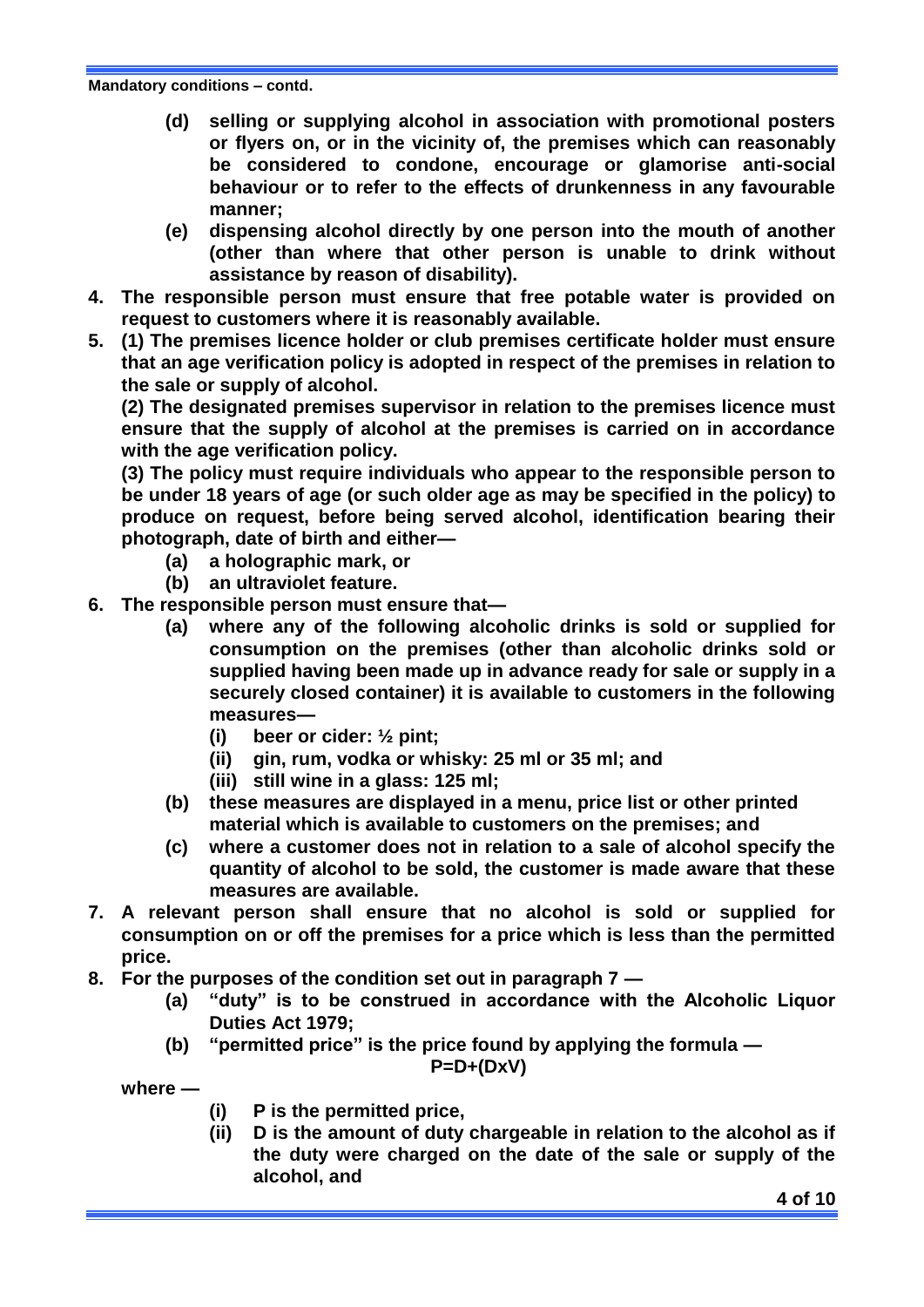**Mandatory conditions – contd.**

- **(iii) V is the rate of value added tax chargeable in relation to the alcohol as if the value added tax were charged on the date of the sale or supply of the alcohol;**
- **(c) "relevant person" means, in relation to premises in respect of which there is in force a premises licence —**
	- **(i) the holder of the premises licence,**
	- **(ii) the designated premises supervisor (if any) in respect of such a licence, or**
	- **(iii) the personal licence holder who makes or authorises a supply of alcohol under such a licence;**
- **(d) "relevant person" means, in relation to premises in respect of which there is in force a club premises certificate, any member or officer of the club present on the premises in a capacity which enables the member or officer to prevent the supply in question; and**
- **(e) "value added tax" means value added tax charged in accordance with the Value Added Tax Act 1994.**
- **9. Where the permitted price given by paragraph (b) of paragraph 8 would (apart from this paragraph) not be a whole number of pennies, the price given by that sub-paragraph shall be taken to be the price actually given by that subparagraph rounded up to the nearest penny.**
- **10. (1) Sub-paragraph (2) applies where the permitted price given by paragraph (b) of paragraph 8 on a day ("the first day") would be different from the permitted price on the next day ("the second day") as a result of a change to the rate of duty or value added tax.**

**(2) The permitted price which would apply on the first day applies to sales or supplies of alcohol which take place before the expiry of the period of 14 days beginning on the second day.**

- **11. The admission of children, that is persons aged under 18, to the exhibition of any film shall be restricted in accordance with any recommendation made by the film classification body designated by section 4 of the Video Recordings Act 1984.**
- **12. If at specified times one or more individuals must be at the premises to carry out a security activity each such individual must be licensed by the Security Industry Authority.**

**Annex 2 – conditions consistent with the operating schedule**

- **1. The premises licence holder shall ensure noise levels are monitored by regular patrols both internally and on the exterior of the premises so not to annoy residents.**
- **2. Signs shall be displayed in the premises and on its frontage instructing patrons to recognise the residential nature of the area and to conduct their behaviour in a courteous manner with a notice clearly visible from outside the premises showing the telephone number where to make complaints.**
- **3. All doors and windows shall be kept closed during the provision of regulated entertainment except to allow entry to and exit from the premises.**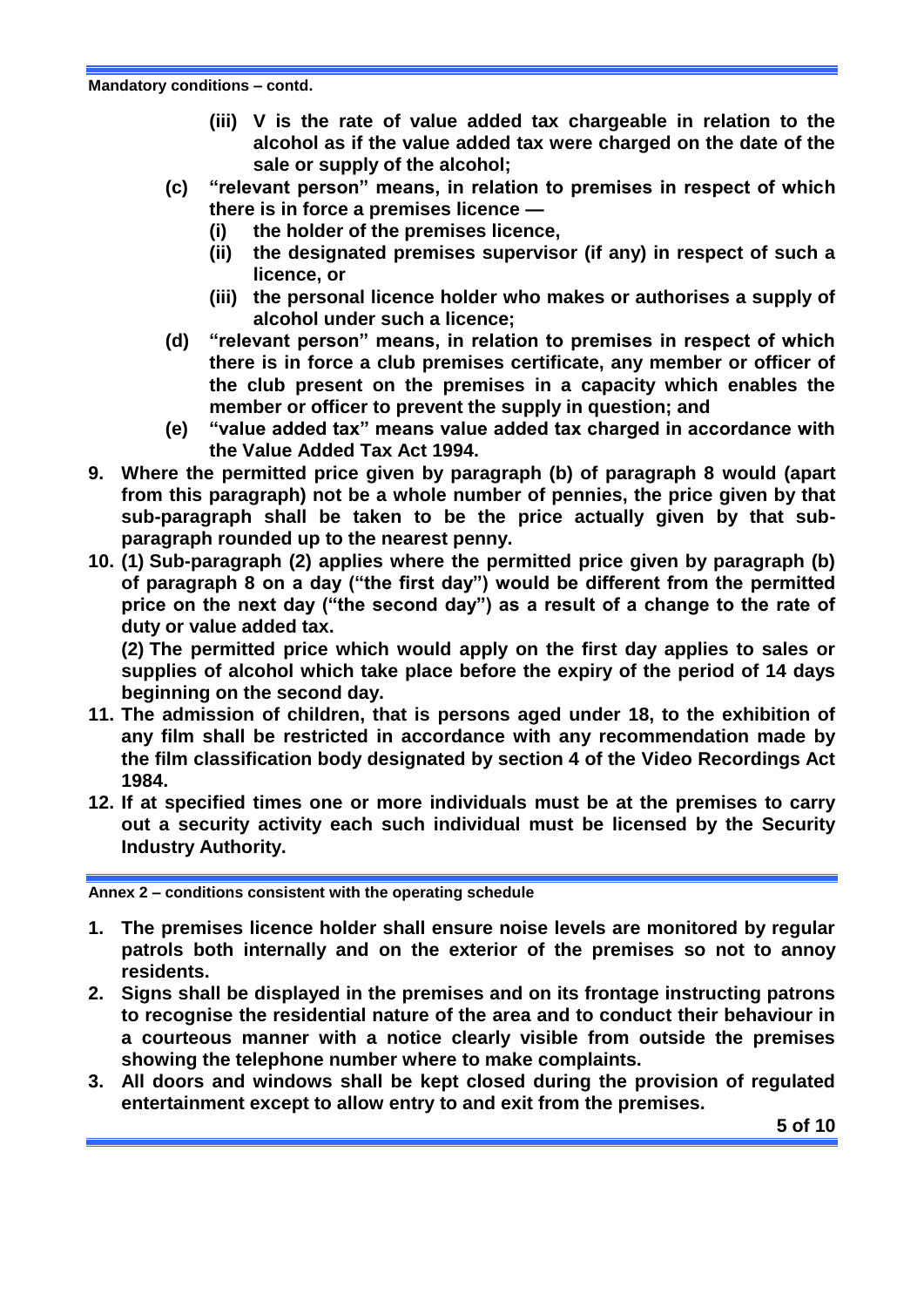- **4. A CCTV system shall be installed and operated at all times throughout the premises whilst it is open for trading. The images should be of an identification standard, the cameras located in the premises as agreed with the Police. Images retained shall be kept and stored for a minimum of one month and will be made available to Police or other such authorised officers upon formal request in a downloadable format such as CD, DVD or other such removable storage device.**
- **5. Only toughened glassware is to be used at all times throughout the whole of the premises to include the first floor.**
- **6. The SIA registered door staff shall wear 'high-vis' jackets and shall be fitted with individual body cameras.**
- **7. From 21:00 all bottled product sales shall be decanted by the bar staff into the approved toughened glassware. Wines shall be decanted into approved glassware or where a full size bottle is purchased then this shall be decanted into a suitably toughened decanter or carafe. Where champagne is purchased by the bottle a member of staff shall monitor the consumption and agree the appropriate removal of the empty bottle from the patron's care.**
- **8. All staff shall be suitably trained for their job functions for the premises. Training shall be written into a programme ongoing and under constant review and must be made available to a relevant responsible authority when called upon.**
- **9. The premises licence holder shall implement a written children's policy.**
- **10. All door supervisors shall enter their full details in the premises daily register at the commencement of work. This shall record their full name, home address, contact telephone number, SIA registration number and the time they commenced and concluded working. If the door supervisor was supplied by an agency details of that agency shall also be recorded including name of agency, registered business address and contact telephone number.**
- **11. The premises shall be cleared of customers and closed 30 minutes after the conclusion of the last licensable activity.**
- **12. The premises licence holder shall implement a written crime prevention policy aimed to reduce crime within the premises. The policy shall be approved in writing by Havering Police.**
- **13. The premises licence holder shall implement a written responsible drinking policy to be agreed in writing by Havering Police.**
- **14. All members of staff at the premises shall seek 'credible photographic proof of age evidence' from any person who appears to be under the age of 18 years and who is seeking access to the premises or is seeking to purchase or consume alcohol on the premises. Such credible evidence which shall include a photograph of the customer shall include a passport, photographic driving licence or proof of age card carrying a "PASS" logo.**
- **15. Prominent clear notices shall be displayed at the point of entry to the premises and in a suitable location at any points of sale advising customers that they may be asked to produce evidence of their age.**
- **16. Prominent clear notices shall be displayed at every public entrance stating the actual operating hours of the premises.**
- **17. Prominent clear notices shall be displayed at every public entrance stating any restrictions relating to the admission of children to the premises or other admission restrictions.**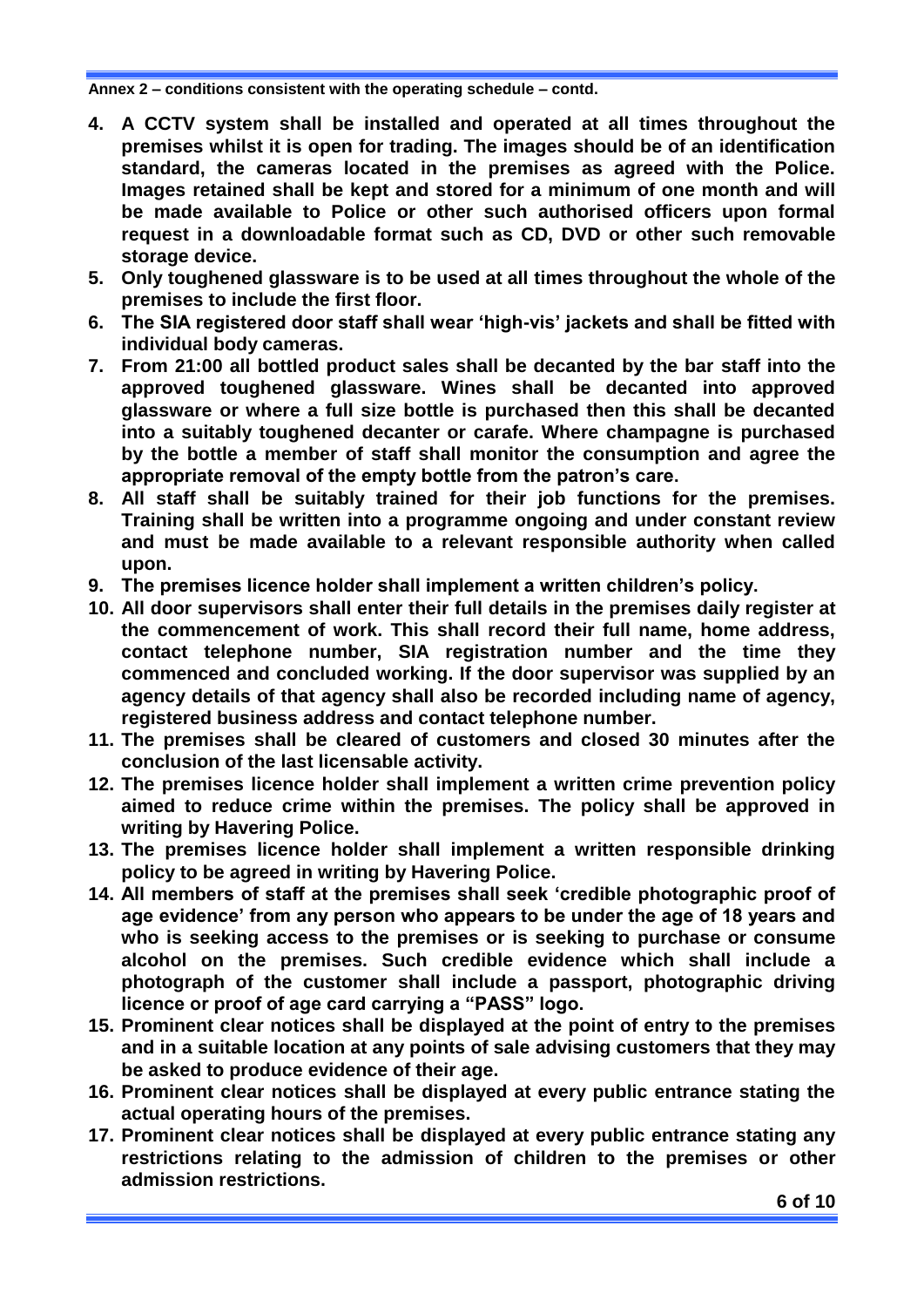- **18. When operating drinks promotions on any day of the week a written policy shall be produced. The policy shall detail the extra measures in place to deal with departing patrons both throughout and at the end of the promotion. It shall include the policy for refusing to serve persons who are drunk. The policy shall be agreed in writing by Havering Police.**
- **19. The premises licence holder shall implement a written drugs policy. This shall detail the strategies to minimise the use and supply of illegal drugs within the premises. The drugs policy shall include a structured training programme covering the issues relevant to the misuse of drugs in relation to licensed premises which shall be delivered to all staff. This policy shall be approved in writing by Havering Police.**
- **20. All staff shall be trained in dealing with persons who are incapacitated through the use of drugs and alcohol.**
- **21. In addition to the use of temporary event notices allowed under the Licensing Act 2003 the premises may open on 12 non-standard occasions in line with the Association of Chief Police Officers' guidelines subject to a minimum of 10 working days' notice being given to the Licensing Authority and the Police for each occasion. The prior written consent of the Police shall be obtained and the Police shall have absolute right to refuse any occasion. A register shall be kept at the premises in the manner required by the Police and the Licensing Authority and made available for inspection by the Police or an authorised officer of the Licensing Authority and details of each occasion shall be recorded in it including the written consent of the Police.**
- **22. A drugs log book shall be at the premises and monitored by the designated premises supervisor. All drugs seized during searches shall be recorded in a book by the appropriate SIA door supervisor. Police shall be notified when a collection is required.**
- **23. Use of the area to the rear and to the front of the premises shall be restricted to 02:00 on Friday and Saturday.**
- **24. No alcoholic drinks shall be taken outside the premises either to the front or to the rear after 23:00 on any day.**
- **25. Immediately following the cessation of the sale of alcohol the playing of music is to be wound down with lower tempo music at a decreased volume.**
- **26. In the period between the cessation of the sale of alcohol and the closing of the premises the lighting inside the premises shall be gradually increased.**
- **27. Once all music ceases an announcement shall be made asking all patrons to leave in an orderly manner and to have consideration for local residents.**
- **28. Door staff shall observe leaving patrons and remove all drinking vessels from them.**
- **29. Door staff and management shall ensure that patrons do not cause any disturbance or nuisance within the vicinity of the premises. Any patrons causing a nuisance shall be moved on.**
- **30. Door staff shall remain outside the premises until all patrons have left the vicinity of the premises.**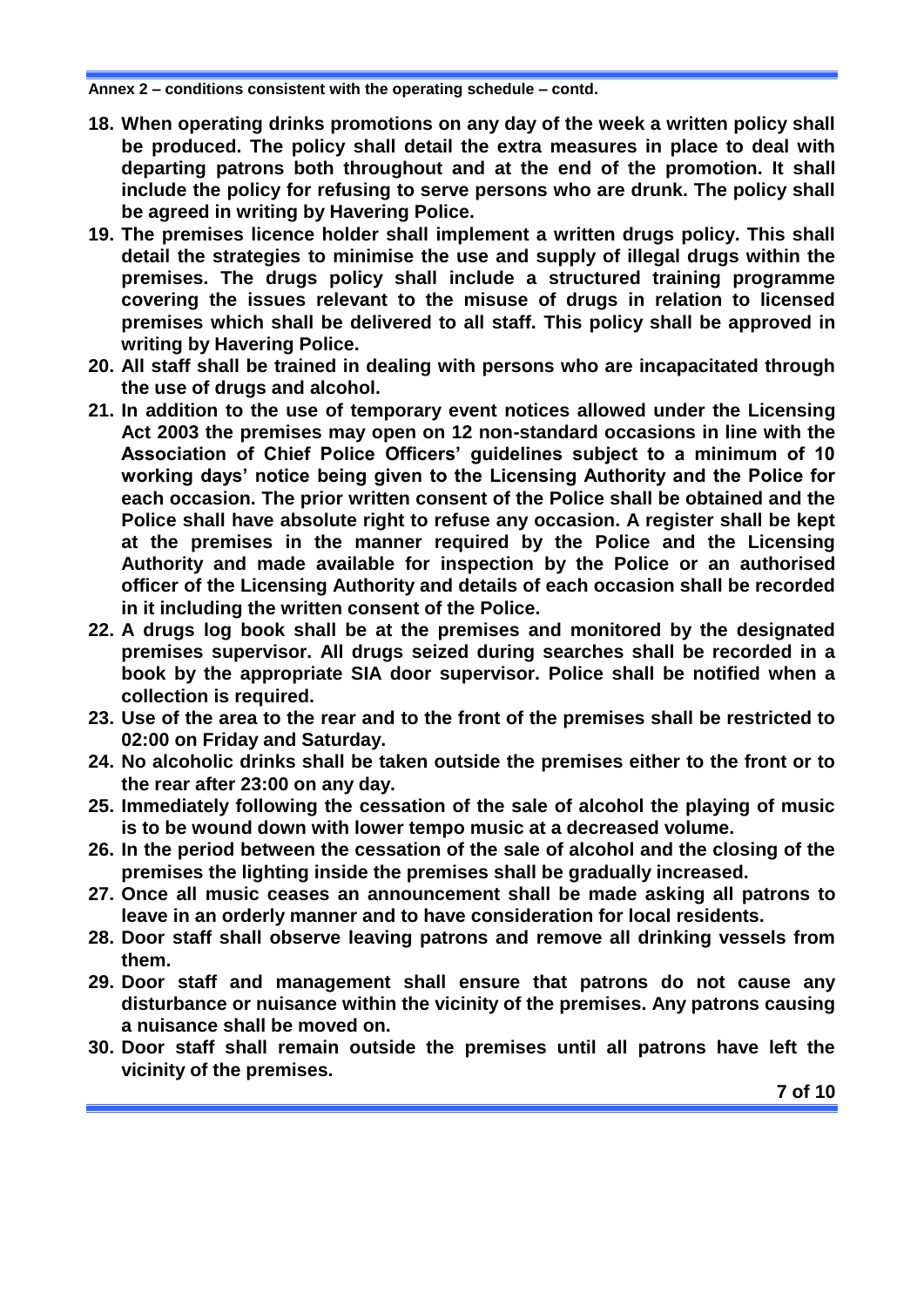- **31. The overall capacity for the first floor shall be 170 persons.**
- **32. A minimum of two (2) SIA licensed door supervisors shall be on duty at the premises when West Ham football matches are being shown at the premises from at least an hour before kick-off time until at least an hour after the match finishes.**
- **33. The premises licence holder(s) or DPS shall carry out an ongoing risk assessment taking into account any local events taking place or advice received from the Metropolitan Police Service to identify the need for SIA licensed door supervisors or additional SIA licensed door supervisors and/or or premises staff to be duty on any day. Details of the ongoing risk assessment shall be recorded in the appropriate part of the incident book.**
- **34. Whenever available at least one of the door supervisors shall be female.**
- **35. On nights when the premises licence permits licensable activities to continue after 02.00 in Luna, if there are queueing customers they shall be monitored by a door supervisor.**
- **36. A written dispersal policy shall be drafted and regularly reviewed by the premises licence holders. The provisions of the dispersal policy shall be included in the training for all bar staff & door supervisors both on induction and at six monthly refresher training sessions. All staff including door supervisors shall be instructed to implement the dispersal policy. The dispersal policy shall be approved by the Metropolitan police licensing team & a copy supplied to the council licensing team.**
- **37. All door supervisors employed at the premises shall wear bodycams while on duty. Door supervisors shall be required to switch on the bodycams prior to dealing with an incident, including the ejections of customers and ensure all incidents are recorded. Details of all incidents so recorded shall be entered in the incident book as soon as possible and footage provided to the police on request.**
- **38. The last admission time to Luna shall be 01.30. Only persons who have been outside to smoke may be readmitted after 01.30. A clear notice shall be prominently displayed by the front gate and entry/exit door to Luna stating that the last admission time (to Luna) is 01.30. The last admission time shall also be displayed on any website and on any adverts or flyers.**
- **39. All smokers leaving the premises after 01.30 shall be issued with a wristband which must be surrendered on re-entry. All persons re-entering may be liable to be searched.**
- **40. A minimum of five sia licensed door supervisors shall be on duty at the premises when both the rising sun & Luna are in operation on Friday, Saturday and on all nights when non standard timings are in operation. The door supervisors shall be on duty from 20.00 until 30 minutes after the premises are closed to the public and clear of customers. When only the rising sun is open to the public a minimum of two sia licensed door supervisors shall be on duty in accordance with this condition.**
- **41. At 01.30 when Luna is open on the nights specified in condition 4) all door supervisors on duty shall be redeployed to be on duty at Luna until 30 minutes after the premises are closed to the public and clear of customers.**
- **42. A phone number for a local cab office shall be prominently displayed in Luna by the exit door which shall refer to the free phone available to contact the cab company.**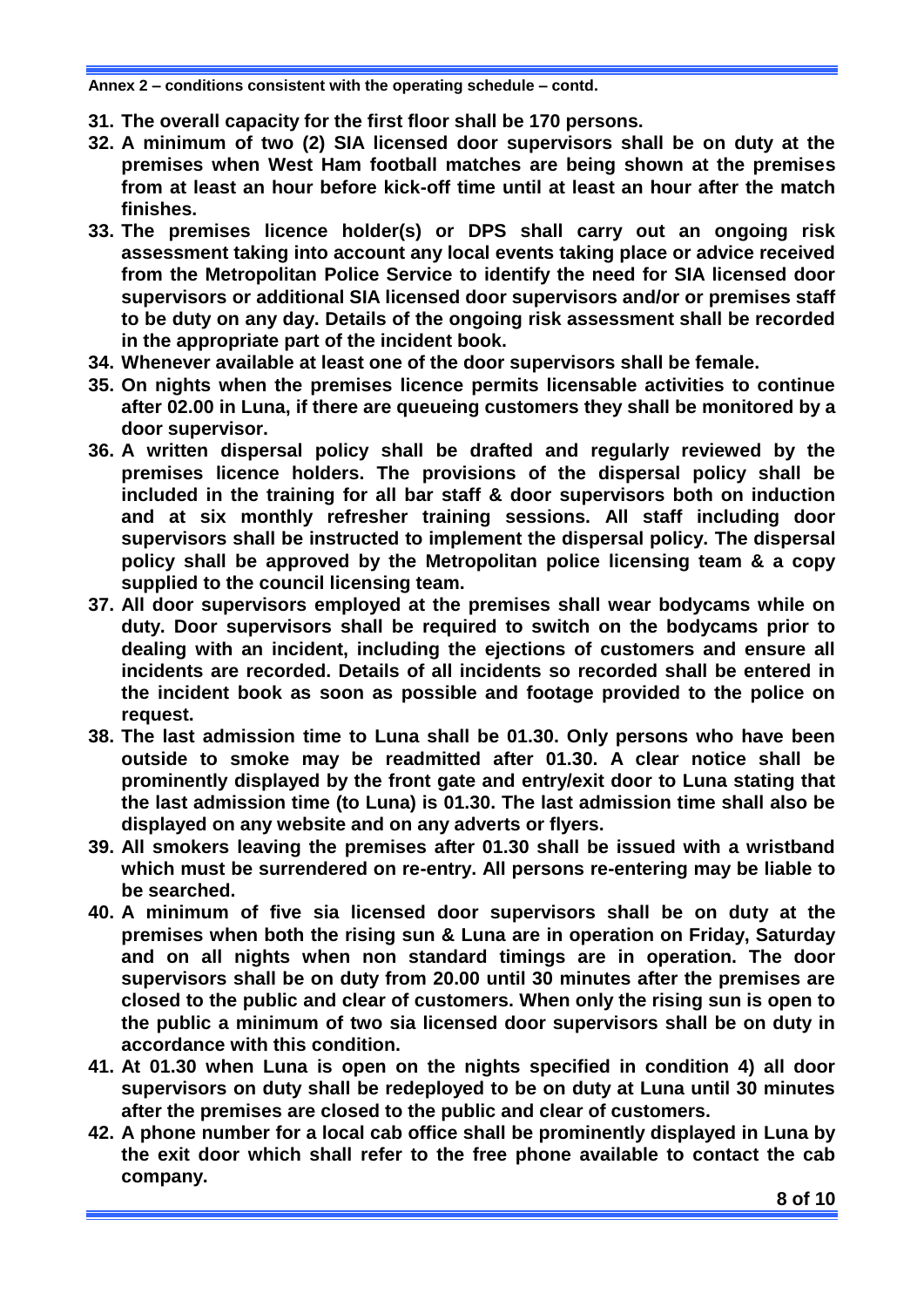- **43. No unaccompanied child or young person under the age of 18 shall be allowed on the premises after 20.00 from Sunday to Thursday or after 18.00 Friday & Saturday. The only exception to this shall be if the child is attending with a supervising adult a pre-booked event. This amendment applies to both the rising sun on the ground floor and Luna on the first floor.**
- **44. At close a member of staff shall ensure that the premises frontage and the pavement outside and 10 metres either side are clear of any rubbish emanating from the rising sun & Luna.**
- **45. Challenge 25 will be operated as the proof of age policy. Only a photographic driving licence, passport, UK armed forces / MOD photographic identity card or a proof of age card bearing the holders photograph and the pass (proof of age standards scheme) hologram / logo on it will be accepted as valid proof of age.**

**Annex 3 – conditions attached after a hearing by the Licensing Authority**

**Not applicable**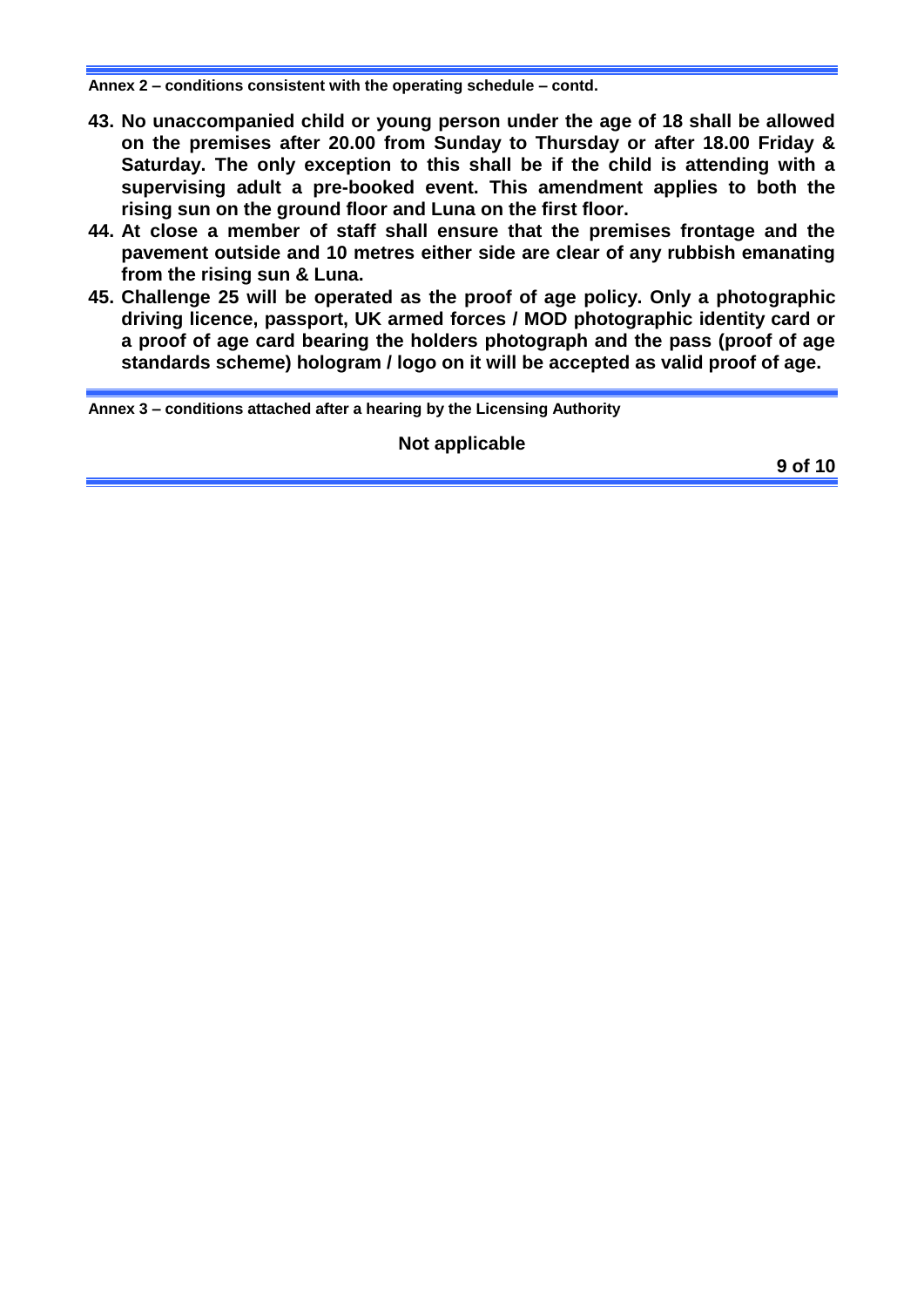**Original premises plans are held by the Licensing Authority of the London Borough of Havering.**



**Luna (i.e. first floor)**

# **Rising Sun (i.e. ground floor)**



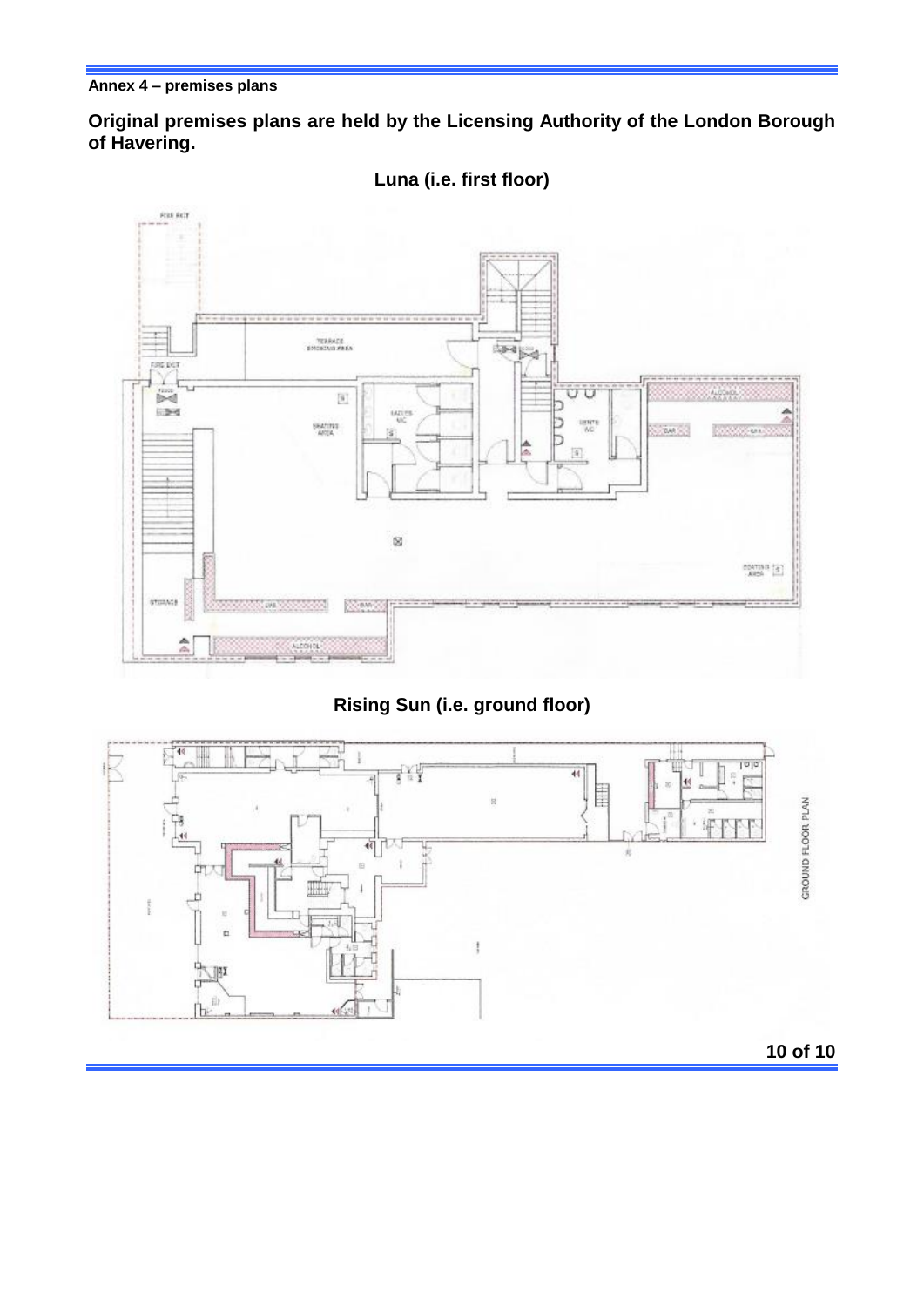

### **Part B**

**Premises licence summary**

**Premises licence number 1728**

**Premises details**

**Postal address of premises**

## **The Rising Sun 64-68 High Street Hornchurch RM12 4UW**

**Where the licence is time limited the dates**

**Not applicable**

**Licensable activities authorised by the licence**

**Plays, films, indoor sporting events, live music, recorded music, performances of dance, anything of a similar description to live music, recorded music or performances of dance, late night refreshment, supply of alcohol**

**The times the licence authorises the carrying out of licensable activities**

**The Rising Sun (i.e. ground floor) Plays, films, indoor sporting events, live music, recorded music, performances of dance, anything of a similar description to live music, recorded music or performances of dance, supply of alcohol Monday to Wednesday – 10:00 to 23:00 Thursday to Sunday – 10:00 to 01:00 Christmas Eve & Boxing Day if Monday, Tuesday or Wednesday – 10:00 to 01:00 New Year's Eve – from the normal commencement hour to the normal terminal hour on 1st January** 

**Late night refreshment Thursday to Sunday – 23:00 to 01:00 Christmas Eve & Boxing Day if Monday, Tuesday or Wednesday – 23:00 to 01:00 New Year's Eve – 23:00 to 05:00**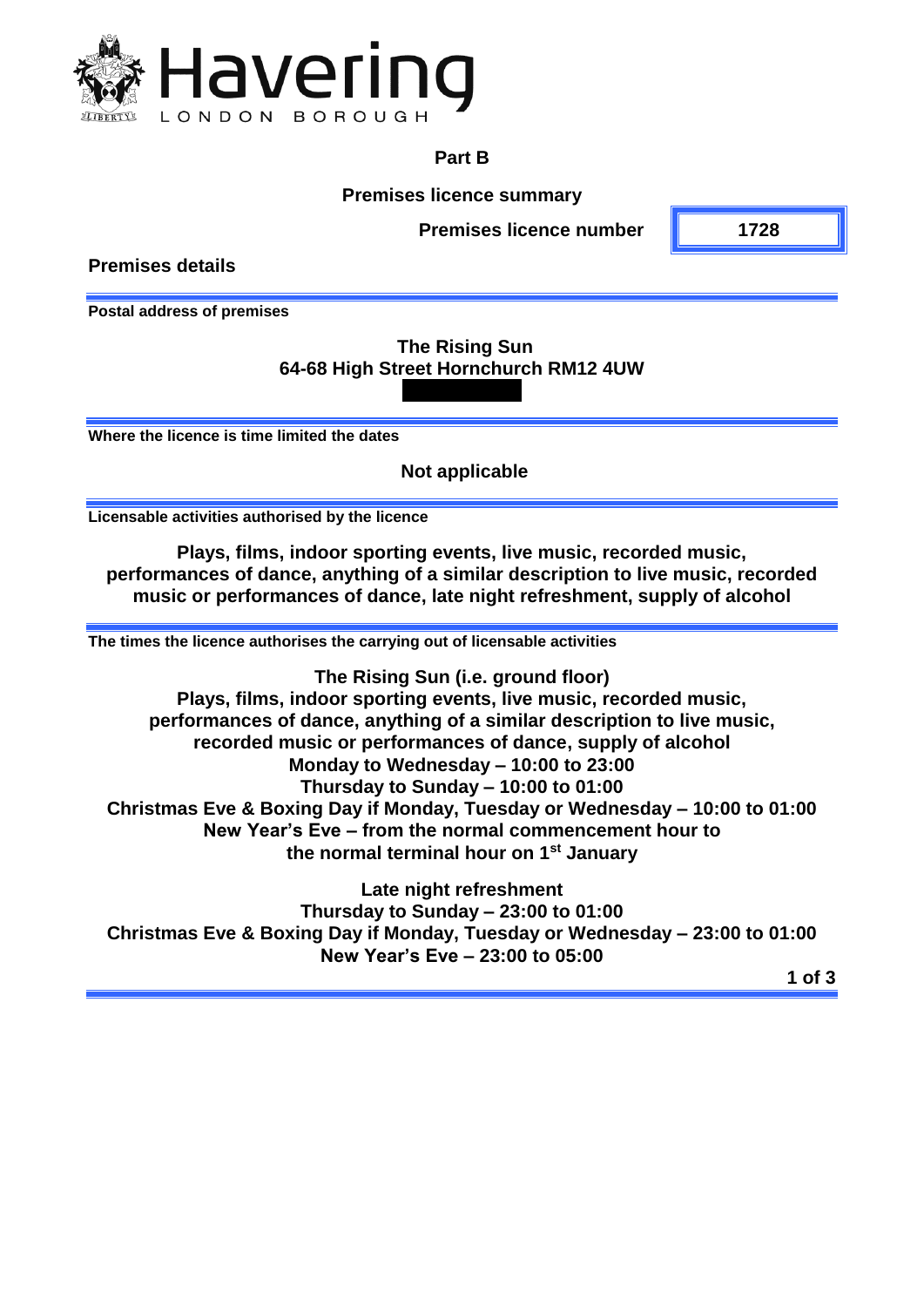**The times the licence authorises the carrying out of licensable activities**

**Luna (i.e. first floor) Plays, films, indoor sporting events, live music, recorded music, performances of dance, anything of a similar description to live music, recorded music or performances of dance, late night refreshment, supply of alcohol Monday to Wednesday – 10:00 to 23:00 Thursday – 10:00 to 01:00 (01:30 Late night refreshment) Friday & Saturday – 10:00 to 03:00 (Including Late night refreshment) Sunday – 12:00 to 01:00 (01:30 Late night refreshment) Christmas Eve, Boxing Day and bank holiday Sundays – 10:00 to 03:00**

> **All Licensable activity permitted until 04:00 on the night when the clocks go forward from GMT to BST New Year's Eve – from the normal opening hour to the normal closing hour on 1st January**

**The opening hours of the premises**

**The Rising Sun (i.e. ground floor) Monday to Wednesday – 10:00 to 23:30 Thursday to Sunday – 10:00 to 01:30 Christmas Eve & Boxing Day if Monday, Tuesday or Wednesday – 10:00 to 01:30 New Year's Eve – from the normal opening hour to the normal closing hour on 1st January**

**Luna (i.e. first floor) Monday to Wednesday – 10:00 to 23:30 Thursday & Sunday – 10:00 to 02:00 Friday & Saturday – 10:00 to 03:30 Christmas Eve, Boxing Day and bank holiday Sundays – 10:00 to 03:30 04:30 finish on the night when the clocks go forward from GMT to BST New Year's Eve – from the normal opening hour to the normal closing hour on 1st January**

**Where the licence authorises supplies of alcohol whether these are on and / or off supplies**

**On and off supplies**

**Name, (registered) address of holder of premises licence**

**Mr Joseph Stephen Anthony Sullivan**

**& Mr Peter John Faires**

**Registered number of holder**

**Not applicable**